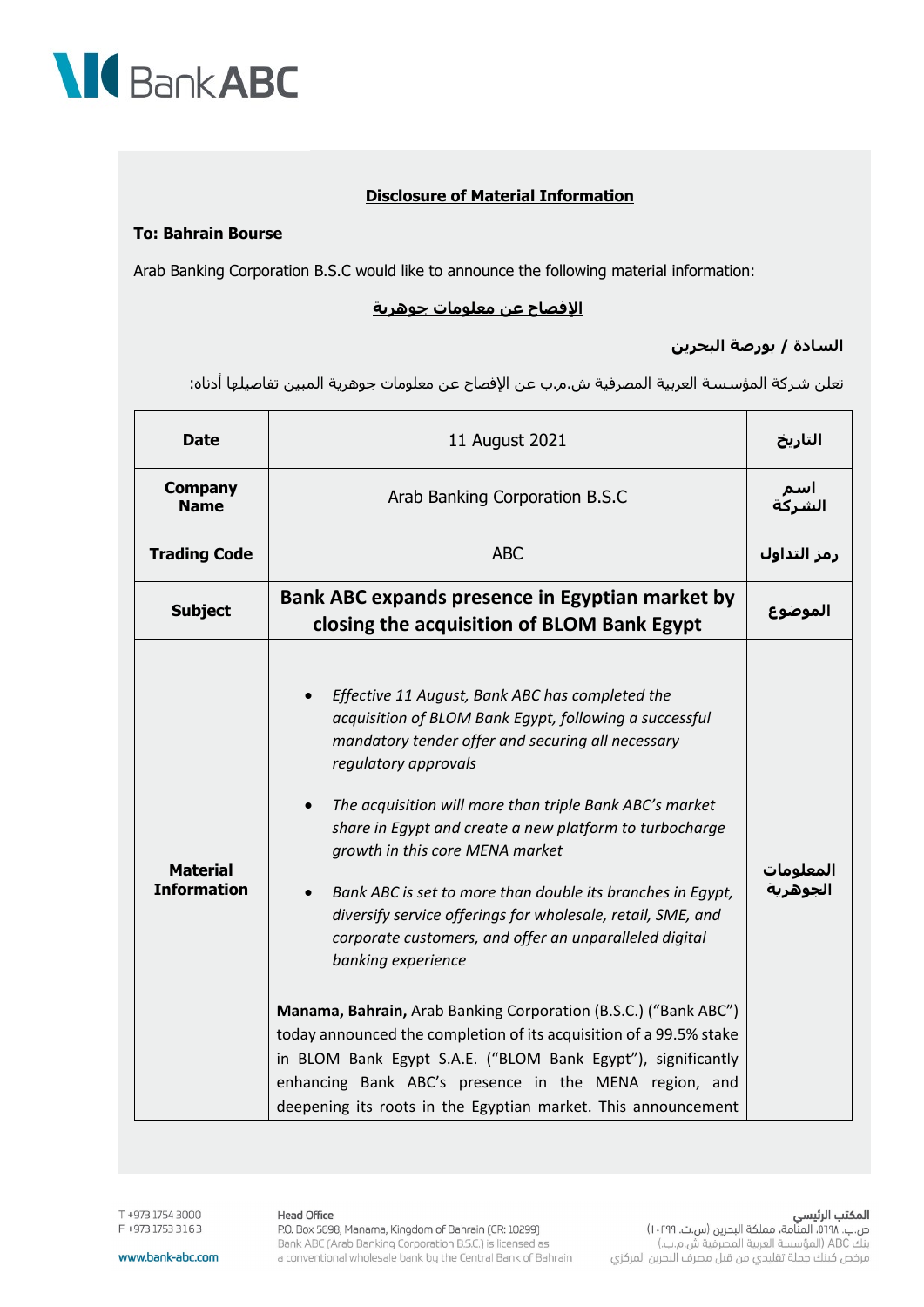

follows the successful completion of the Mandatory Tender Offer ("MTO"), share transfers and the release of the purchase price of \$425m to BLOM Bank S.A.L. ("BLOM Bank Lebanon") and the minority shareholders that tendered their shares in the MTO. This represents a multiple of 1.37x based on BLOM Bank Egypt's book value as of March 2021.

Leveraging Bank ABC's more than 20 years of experience in Egypt and BLOM Bank Egypt's strong reputation and market presence, Bank ABC aims to expand growth opportunities and strategically increase offerings available for wholesale, corporate, and retail customers alike. Bank ABC Egypt and BLOM Bank Egypt will continue operating as separate entities until the legal merger is completed, which is subject to regulatory approval and expected to conclude in Q1 2022.

The combined entity would more than triple Bank ABC's market share and take its balance sheet to approximately EGP 60bn on a combined basis. Customers are set to experience expanded service offerings, access to an additional 41 branches (more than doubling Bank ABC Egypt's current branches), and a range of digital banking services, leveraging Bank ABC's innovative digital capabilities such as its mobile only digital bank ila, and its leading payments capabilities in its subsidiary, Arab Financial Services.

With a track record of performance in 15 markets across 5 continents, Bank ABC's robust financial balance sheet would provide the combined entity with the required scale and support to reach a larger customer base, ensure superior asset quality and execute higher international financial transactions with a strong foothold across the MENA region. This latest development in Bank ABC's operations will enhance its ability to deliver in the region and open a gateway to and from Egypt for Bank ABC's customers.

**Bank ABC Group Chief Executive Officer, Dr. Khaled Kawan, commented:** "The acquisition of BLOM Bank Egypt is a landmark moment for Bank ABC. We have been searching for the right opportunity for many years—seeking an acquisition that further cements our reputation as MENA's leading international bank. This

DOOS A251 FCR+ T F +973 1753 3163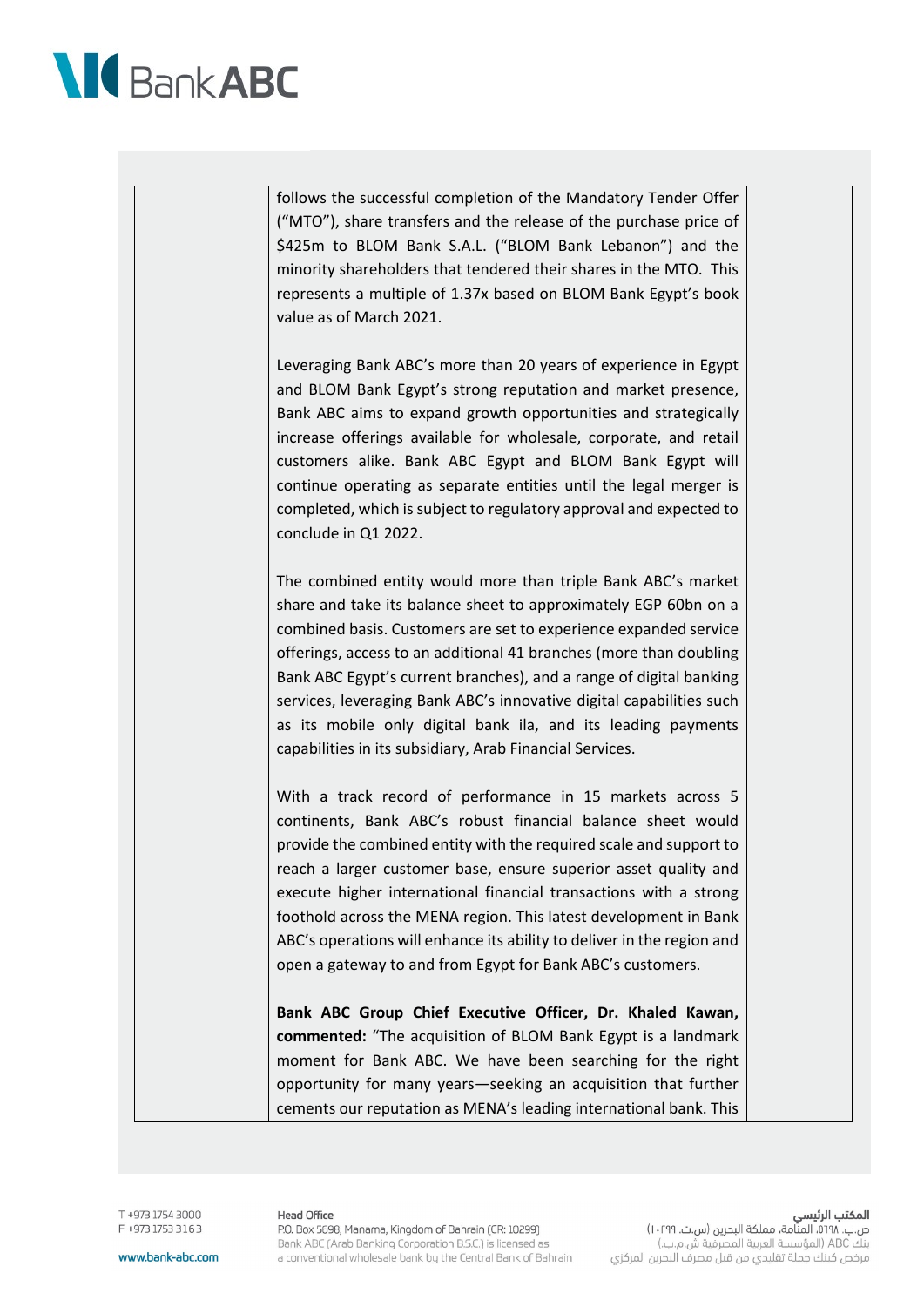

acquisition is a strategic fit for both banks, combining BLOM Bank Egypt's strong market presence and heritage with Bank ABC's track record of innovation. We expect the acquisition to unlock considerable synergies and growth potential, allowing maximisation of value across all our stakeholders. We would like to thank our advisors; HSBC, Freshfields Bruckhaus Deringer and Zulficar & Partners for their commitment and dynamism throughout the entire transaction process."

**Mr. Saad Azhari, Chairman and General Manager of BLOM Bank Lebanon, commented:** "BLOM Bank Egypt has delivered strong returns for our Group, and we are confident that it will continue this legacy of success as a part of Bank ABC Group. We wish the BLOM Bank Egypt team a great future in their new home. We would also like to extend a note of gratitude to CI Capital, our exclusive financial advisor, and Baker McKenzie, our legal advisor, for their exemplary work throughout this transaction."

HSBC Bank Middle East is acting as the sole financial advisor to Bank ABC, with Freshfields Bruckhaus Deringer and Zulficar & Partners acting as legal advisors. CI Capital acted as the exclusive financial advisor to BLOM Bank Lebanon, while Baker McKenzie acted as legal counsel.

#### **About Bank ABC:**

Headquartered in Bahrain, Bank ABC is one of the leading financial institutions domiciled in the Middle East. It has a strong and established global presence across 15 countries in the Middle East, Europe, North America, Latin America, and Asia offering a full range of products and services covering wholesale banking (lending (conventional and Islamic), transaction banking, specialized finance, real estate financing), retail banking, and treasury & financial markets. Bank ABC is currently present in Egypt where it offers retail, wholesale banking, treasury & financial markets and investment banking services through 27 branches across the country.

#### **About Blom Bank Egypt:**

BLOM Bank Egypt is an Egyptian bank that was established in

DOOS A251 FCR+ T F +973 1753 3163 **Head Office** P.O. Box 5698, Manama, Kingdom of Bahrain (CR: 10299) Bank ABC (Arab Banking Corporation B.S.C.) is licensed as a conventional wholesale bank by the Central Bank of Bahrain

المكتب الرئيسى ص.ب. ٥٦٩٨، المنّامة، مملكة البحرين (س.ت. ١٠٢٩٩) بنك ABC (المؤسسة العربية المصرفية ش.م.ب.) مرخص كبنك جملة تقليدي من قبل مصرف البحرين المركزي

www.bank-abc.com